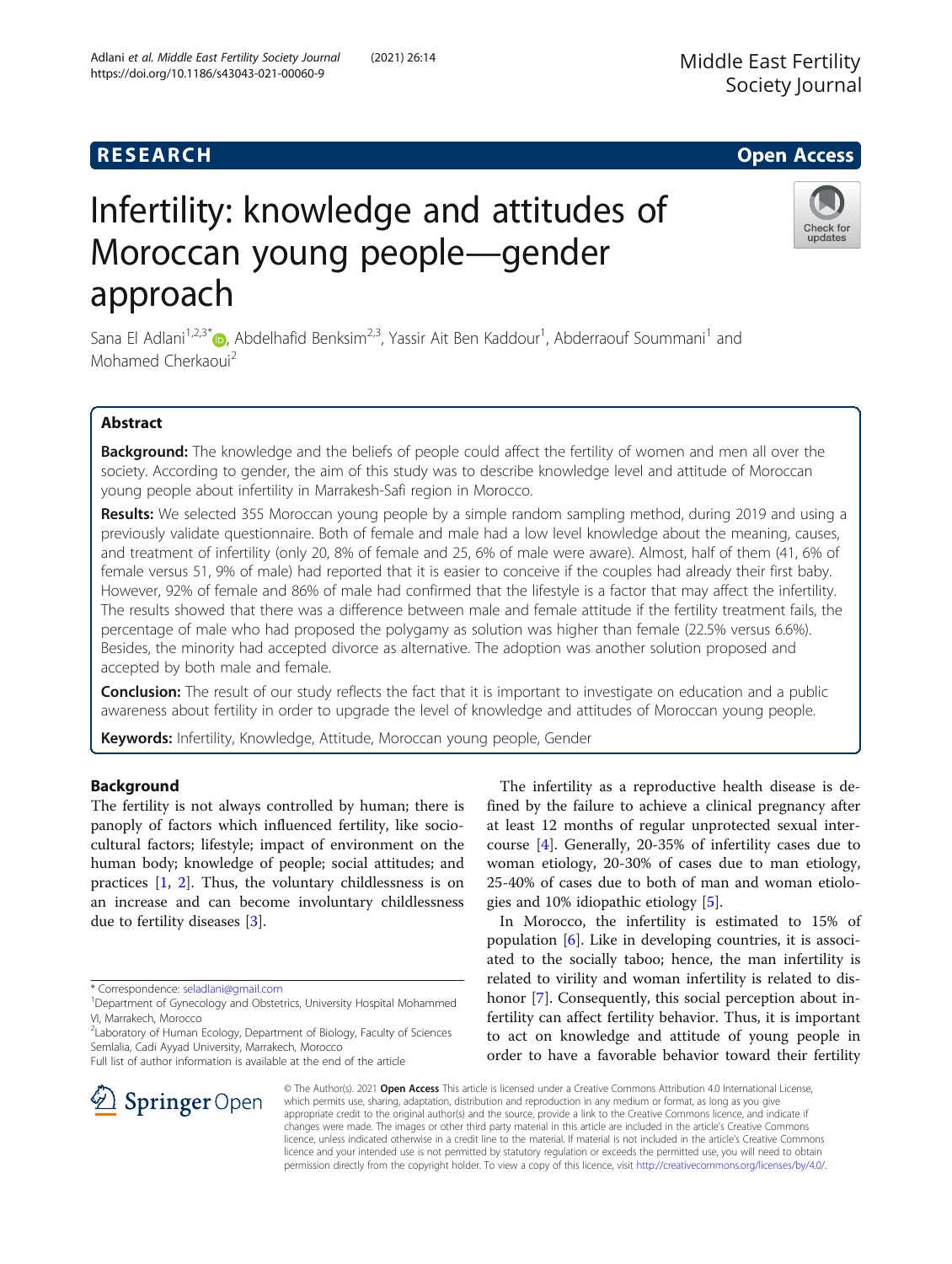[[8\]](#page-3-0). According to the theory of Moscovici and Jodlet, the communication, scientific knowledge, and education influenced the social perception, subsequently; the behavior and practices could change toward the health reproductive of people [\[9](#page-3-0), [10](#page-4-0)].

Our study is extended to describe knowledge and attitudes of young Moroccan people, aged between 15 and 25 years old, about infertility to understand the difference in awareness between genders and the importance of education about fertility.

#### Methods

We conducted a descriptive study in Marrakesh-Safi region in Morocco. The participants were selected from Marrakesh-Safi region by a simple random sampling method during 2019. The required sample size was estimated 355 participants aged between 15 and 25 years old (male  $n'$ = 129; female  $n=226$ ). They were questioned about their knowledge and attitude concerning infertility, by administering a semi-structured questionnaire with open and close questions in Arabic language.

The form includes socio-demographic characteristics and questions concerning knowledge and attitude about infertility. Statistical analyses were performed using SPSS package (version 10). The questionnaire was elaborated from a review of literature, and was pretested extensively. The ethical aspects such as self-determination, privacy, anonymity, confidentiality, comfort, and equal treatment were respected.

### Results

Overall, 355 participants were included in this study whose 226 female (average age M = 20.77 years; SD  $= 2.2$ ) and 129 male (average age  $M = 20.72$  years;  $SD = 2.9$ ). Most of them had higher school education (Table 1), 88.9% of female versus 99% of male  $(p=$ 0.001). In total, 73.5% of female versus 60.5% of male had an urban origin ( $p = 0.011$ ).

The finding of this study affirms that both of female and male had a low level knowledge about the meaning and causes of infertility (20.8% of female versus 25.6% of male who had infertility information ( $p = 0.041$ )). Besides, the majority (92% of female and 84.5% of male) had confirmed that the lifestyle is a factor that may affect the fertility of the couple.

The most of them, 94.7% of female and 92.2% of male, had thought that infertility is 100% curable. Almost, 7.75% of male and none of female had affirmed that infertility is just a woman problem. The half of participants (41.6% of female versus 51.9% of male) had reported that it is easier to conceive if the couples had already their first baby.

Table 1 Socio-economic and demographic characteristics of participants, distributed by gender

| <b>Variables and modalities</b> | Female $n=226$  | Male<br>$n' = 129$ | P value |
|---------------------------------|-----------------|--------------------|---------|
| <b>Age of youths (years)</b>    | $20.77 \pm 2.2$ | $20.72 \pm 2.9$    | 0.10    |
| Group age                       |                 |                    |         |
| 15-18 years                     | 32 (14.2%)      | 30 (23.3%)         | 0.030   |
| 18-24 years                     | 194 (85.8%)     | 99 (76.7%)         |         |
| <b>Education level</b>          |                 |                    |         |
| Primary school                  | 8 (3.5%)        | 13 (10.1%)         |         |
| College                         | 17 (7.5%)       | 23 (17.8%)         | 0.001   |
| High school                     | 201 (88.9%)     | 93 (72.1%)         |         |
| Origin                          |                 |                    |         |
| Urban                           | 166 (73.5%)     | 78 (60.5%)         |         |
| Rural                           | 60 (26.5%)      | 51 (39.5%)         | 0.011   |
| Parental socioeconomic status   |                 |                    |         |
| Low income                      | 45 (19.9%)      | 26 (20.2%)         |         |
| With middle income              | 165 (73.0%)     | 99 (76.7%)         | 0.292   |
| With high income                | 16 (7.1%)       | 4 (3.1%)           |         |

Statistical significance at  $p<$  0.05

Even the most of the participants thought that infertility is a god's will (92% of female versus 84.5% of male) (Table [2](#page-2-0)), just 11.5% of female and 10.9% of male had proposed the first resort, if they would be infertile, is prayer (Table [3](#page-2-0)).

Table [3](#page-2-0) shows that the majority had agreed that the first resort is consulting a medical advice (82.3% of women versus 79.1% of men). If the fertility treatment fails, 75.2% of female and 62.8% of male had considered the adoption as a solution. But, the percentage of male who had proposed the polygamy was higher than female (22.5% versus 6.6%). Just 3.5% of female versus 3.1% of male had accepted divorce as alternative.

## **Discussion**

From the statistical data about socio-economic and demographic characteristics, we notice that the knowledge state of participants was influenced by the following variables: age between 18 and 25 years old, origin (rural or urban) and education level.

#### Knowledge

The result shows that the level of knowledge about infertility was considered as low level; thus, fewer than fifty percent of participants (20.8% of women and 25.6% of men) ( $p=0.041$ ) had gave a definition of the infertility and a low percentage had talked about some causes of it. The majority had affirmed that infertility is 100% curable. Important proportion of participants had confirmed that the best age for getting pregnant is more than 25 years.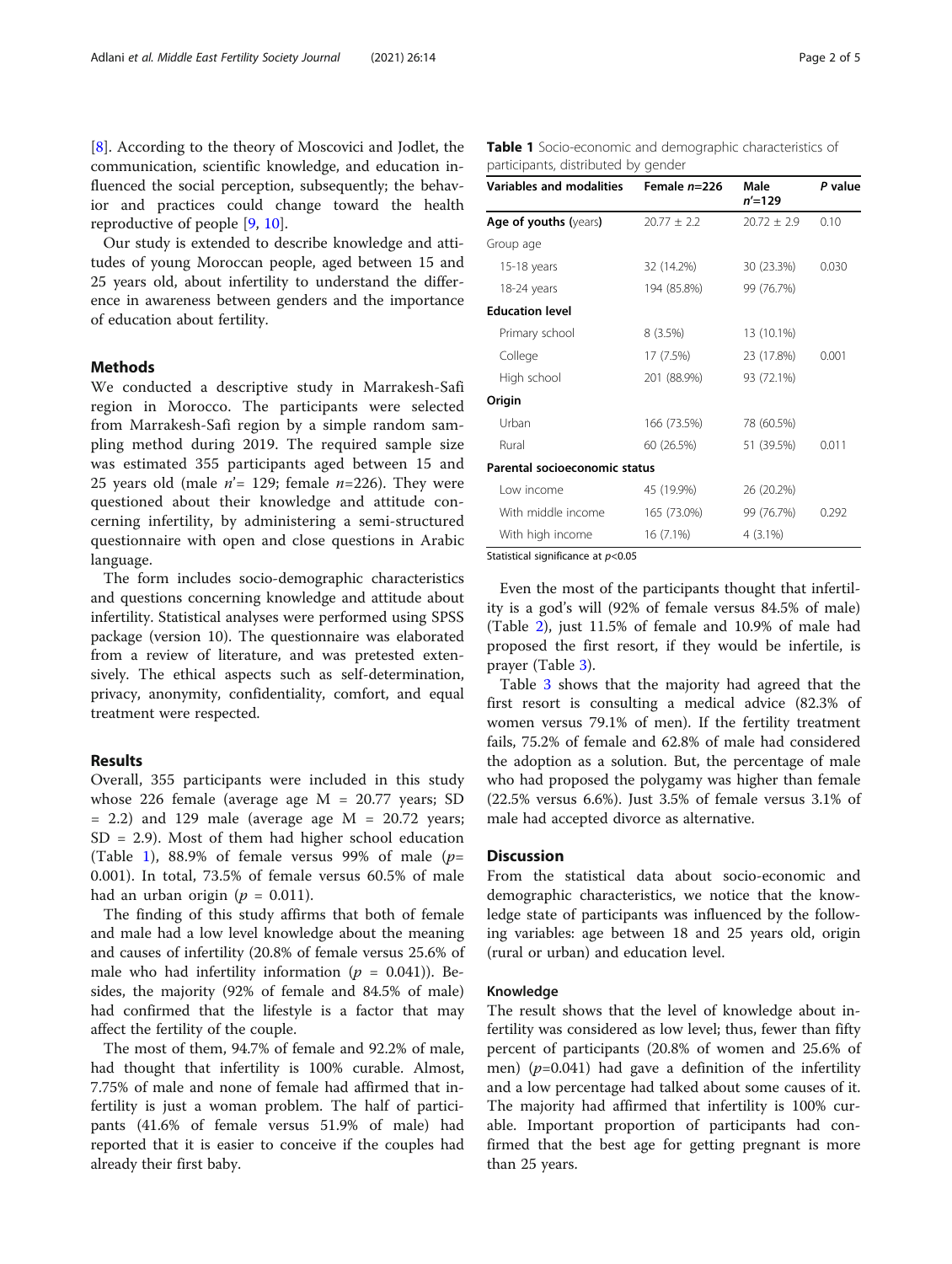| <b>Variables and modalities</b>                   | Female $(n=226)$<br>Yes/no | Male (n'=129)<br>Yes/no | P value |
|---------------------------------------------------|----------------------------|-------------------------|---------|
| Do you know what infertility is?                  | 47 (20.8%)                 | 33 (25.6%)              | 0.041   |
| Infertility is a problem for only women?          | 0(0.0)                     | 10(7.75)                | 0.057   |
| If you had a baby once, is it easier to conceive? | 94 (41.6%)                 | 67 (51.9%)              | 0.063   |
| Infertility is a god's will?                      | 208 (92.0%)                | 109 (84.5%)             | 0.027   |
| Infertility is 100% curable?                      | 214 (94.7%)                | 119 (92.2%)             | 0.359   |
| Have you ever met an infertile couple?            | 138 (61.1%)                | 60 (46.5%)              | 0.008   |
| Does our lifestyle cause infertility?             | 208 (92.0%)                | 111 (86.0%)             | 0.072   |
| What is the best age for getting pregnant?        |                            |                         |         |
| 20 to 24 years                                    | 20 (8.8%)                  | 14 (10.9%)              | 0.672   |
| $\geq$ 25 years                                   | 206 (91.2%)                | 115 (89.1%)             |         |
| Female infertility is caused by?                  |                            |                         |         |
| Genital infections                                | 795 (35.0%)                | 50 (38.8%)              | 0.474   |
| Uterine abnormalities                             | 53 (23.5%)                 | 21 (16.3%)              | 0,110   |
| Hormonal problems                                 | 124 (54.9)                 | 62 (48.06)              | 0.400   |
| Menstrual disorders                               | 77 (34.1%)                 | 36 (27.9%)              | 0.230   |
| Tubal diseases                                    | 78 (34.5%)                 | 30 (23.3%)              | 0.027   |
| Male infertility is caused by?                    |                            |                         |         |
| Sperm anomalies                                   | 113 (50.0%)                | 54 (41.9%)              | 0.139   |
| Hormone disorders                                 | 51 (22.5%)                 | 33 (25.5%)              | 0.666   |
| Other diseases                                    | 112 (49.6%)                | 67 (51.9%)              | 0.221   |

<span id="page-2-0"></span>Table 2 The comparison of basic infertility knowledge, distributed by gender

Statistical significance at  $p<0.05$ 

Our result corroborate with 71 articles which had presented studies about the knowledge of fertility awareness. Those studies were in different countries of the worlds, Europe, America, and Africa. Among of those studies, the results had showed that the people had a low knowledge and awareness about infertility. Moreover, the articles had affirmed people through on fertility treatment and they believed that the age could influence the fertility too later [[11\]](#page-4-0).

However, both female and male had a higher awareness about the influence of lifestyle on the health reproductive, so 92% of female and 86% of male were aware

Table 3 The hypothetical answers regarding possible future infertility, distributed by gender

| Variables and modalities                             | Female $(n=226)$<br>Yes/no | Male $(n'=129)$<br>Yes/no | P value |
|------------------------------------------------------|----------------------------|---------------------------|---------|
| When the fertility treatment fails?                  |                            |                           |         |
| Would you consider divorce?                          | $8(3.5\%)$                 | $4(3.1\%)$                |         |
| Would you consider adoption?                         | 170 (75.2%)                | 81 (62.8%)                | 0.001   |
| Should you consider remarriage?                      | 15 (6.6%)                  | 29 (22.5%)                |         |
| You do not know?                                     | 33 (14.6%)                 | 15 (11.6%)                |         |
| What is the first resort, if you would be infertile? |                            |                           |         |
| Medical advice (hospital)                            | 186 (82.3%)                | 102 (79.1%)               |         |
| Traditional healer                                   | $2(0.9\%)$                 | $5(3.9\%)$                | 0.170   |
| Prayer                                               | 26 (11.5%)                 | 14 (10.9%)                |         |
| Treatment options, if you would be infertile?        |                            |                           |         |
| Should you consider in vitro fertilization?          | 59 (26.1%)                 | 29 (22.5%)                | 0.656   |
| Would you consider artificial insemination?          | 125 (55.4%)                | 74 (57.4%)                | 0.706   |
| Should you consider surgery?                         | 85 (37.6%)                 | 47 (36.4%)                | 0.825   |

Statistical significance at  $p<$  0.05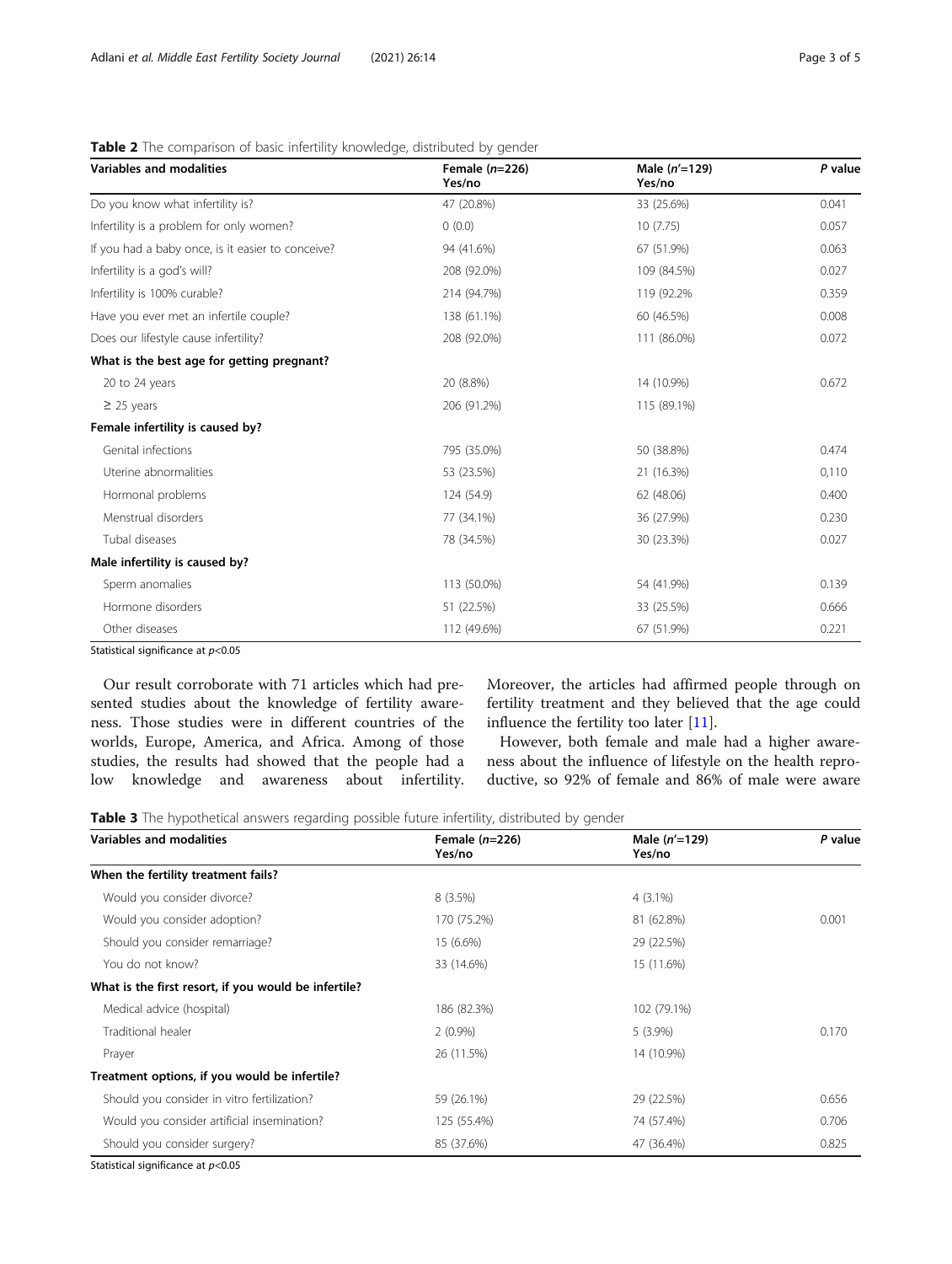<span id="page-3-0"></span>that lifestyle is a risk factor of infertility. Effectively, the environment causes associated to the deterioration of lifestyle (tobacco smoking, alcohol, stress, high temperature, dietary practices, etc.) could affect negatively both of male and female fertility [\[12](#page-4-0), [13](#page-4-0)].

#### Attitude

From the result of our study, the majority of interweaved had affirmed that the infertility is a god's will. They had proposed three alternatives, if the treatment failed. The adoption was an alternative proposed by participants (75.2% of women versus 62.8% of men). In this sense, a lot of studies had confirmed that adoption is the first option of infertile couple if the treatment failed [\[14](#page-4-0)]. In the Islamic society, the adoption is completely accepted with specific rules [[15](#page-4-0)].

In the least developed countries, the marriage is related to the procreation; thus, the femininity is associated to the motherhood, also the masculinity and the virility is associated with fatherhood [[16](#page-4-0)]. Additionally, the polygamy is an accepted norm in our society, because Islamic religion gives the opportunity to have more than a wife for man in special conditions [\[15](#page-4-0)]. It is why a higher percentage of male had proposed the polygamy as solution (22.5% male versus 6.6% female).

Finally, a minority of participants had agreed with the divorce as a solution of infertility if the treatment failed (3.5% female versus 3.1% male).

#### Conclusion

The result of our study reflects the fact that Moroccan young people had a low level of knowledge which often affects their awareness about fertility; their attitudes should influence the behaviors and practices of people about reproductive health. This is why it is important to investigate on education and a public awareness about fertility in order to upgrade the level of knowledge and attitudes of Moroccan young people.

#### Study limitations

The study was limited by the characteristic of our population from Marrakesh-Safi region. Thus, in our study, we made comparison just according to gender; it would be important to compare knowledge and attitudes of our study's participants with a young people who had already a medical knowledge. We are increasing this option in the actual research.

#### Abbreviations

M: Statistical average age; SD: Sample standard deviation; P: Probability value; n: Sample size of female participants; n': Sample size of male participants

#### Acknowledgements

In this study, all authors declare no conflict of interest and no financial support of a company or a financial organization. The authors would like to thank all young people who had participated in this investigation.

#### Authors' contributions

SE contributed to conception and design. SE, AB contributed to all experimental work, data and statistical analysis, and interpretation of data. The draft of manuscript was revised by AB, YA, AS, and MC. All authors read and approved the final manuscript.

#### Funding

Not applicable

#### Availability of data and materials

In our study, the data and the analysis are available in case a reasonable request is made to the corresponding author.

#### **Declarations**

#### Ethics approval and consent to participate

Our research was approved by High Institute of Nursing and Technical Health, Marrakesh, Morocco, and the consent was not obtained from the participants, but we had the authorization from Health authority of Marrakesh. The committee's reference number is not applicable.

#### Consent for publication

Not applicable.

#### Competing interests

The authors declare that they have no competing interests.

#### Author details

<sup>1</sup>Department of Gynecology and Obstetrics, University Hospital Mohammed VI, Marrakech, Morocco. <sup>2</sup> Laboratory of Human Ecology, Department of Biology, Faculty of Sciences Semlalia, Cadi Ayyad University, Marrakech, Morocco. <sup>3</sup>High Institute of Nursing and Technical Health, Marrakech, Morocco.

#### Received: 29 August 2020 Accepted: 18 April 2021 Published online: 03 May 2021

#### References

- 1. Fulford B, Bunting L, Tsibulsky I, Boivin J (2013) The role of knowledge and perceived susceptibility in intentions to optimize fertility: findings from the International Fertility Decision-Making Study (IFDMS). Human Reprod 28(12): 3253–3262. <https://doi.org/10.1093/humrep/det373>
- 2. Kumar S, Kumari A, Murarka S (2009) Lifestyle factors in deteriorating male reproductive health. Indian J Exper Biol 47(8):615–624 ISSN: 00195189
- 3. Fugener J, Matths A, Strauss MB (2013) Knowledge and behaviour of young people concerning fertility risks. Geburtsh Frauenheilk 73(8):800–807. [https://](https://doi.org/10.1055/s-0033-1350761) [doi.org/10.1055/s-0033-1350761](https://doi.org/10.1055/s-0033-1350761)
- 4. Zegers-Hochschild F, Adamson GD, De Mouzon J, Ishihara O, Mansour R, Nygren K, Sullivan E, Vanderpoel S (2009) International Committee for Monitoring Assisted Reproductive Technology (ICMART) and the World Health Organization (WHO) revised glossary of ART terminology, 2009. Fertility Sterility 92(5):1520–1524. [https://doi.org/10.1016/j.fertnstert.2009.09.](https://doi.org/10.1016/j.fertnstert.2009.09.009) [009](https://doi.org/10.1016/j.fertnstert.2009.09.009)
- 5. Mustafa M, Sharifa AM, Hadi J, IIIzam EM, Aliya S (2019) Male and female infertility: causes, and management. IOSR J Dental Med Sci 18(9):27–32. <https://doi.org/10.9790/0853-1809132732>
- 6. Bennani B (2019) 800.000 couples marocains souffrent d'infertilité. Collège Marocain deFertilité. [http://college-marocain-fertilite.com/Documentation/](http://college-marocain-fertilite.com/Documentation/Media/opinion1503.pdf) [Media/opinion1503.pdf.](http://college-marocain-fertilite.com/Documentation/Media/opinion1503.pdf) Accessed 14 Feb 2020
- 7. Houmenou V, Adjatin A, Tossou MG, Yedomonhan H, Dansi A, Gbenou J, Akoegninou A (2017) Etude ethnobotanique des plantes utilisées dans le traitement de la stérilité féminine dans les départements de l'Ouémé et du plateau au Sud Bénin. Int J Biol Chimical Sci 11(4):1851–1871. [https://doi.](https://doi.org/10.4314/ijbcs.v11i4.34) [org/10.4314/ijbcs.v11i4.34](https://doi.org/10.4314/ijbcs.v11i4.34)
- 8. Boivin J, Koert E, Harris T, O'shea L, Perryman A, Parker K, Harisson C (2018) An experimental evaluation of the benefits and costs of providing fertility information to adolescents and emerging adults. Human Reprod 33(7): 1247–1253. <https://doi.org/10.1093/humrep/dey107>
- 9. Moscovici S (2013) Le scandale de la pensée sociale : Textes inédits sur les représentations sociales réunis et préfacés par Nikos Kalampalikis. Éditions